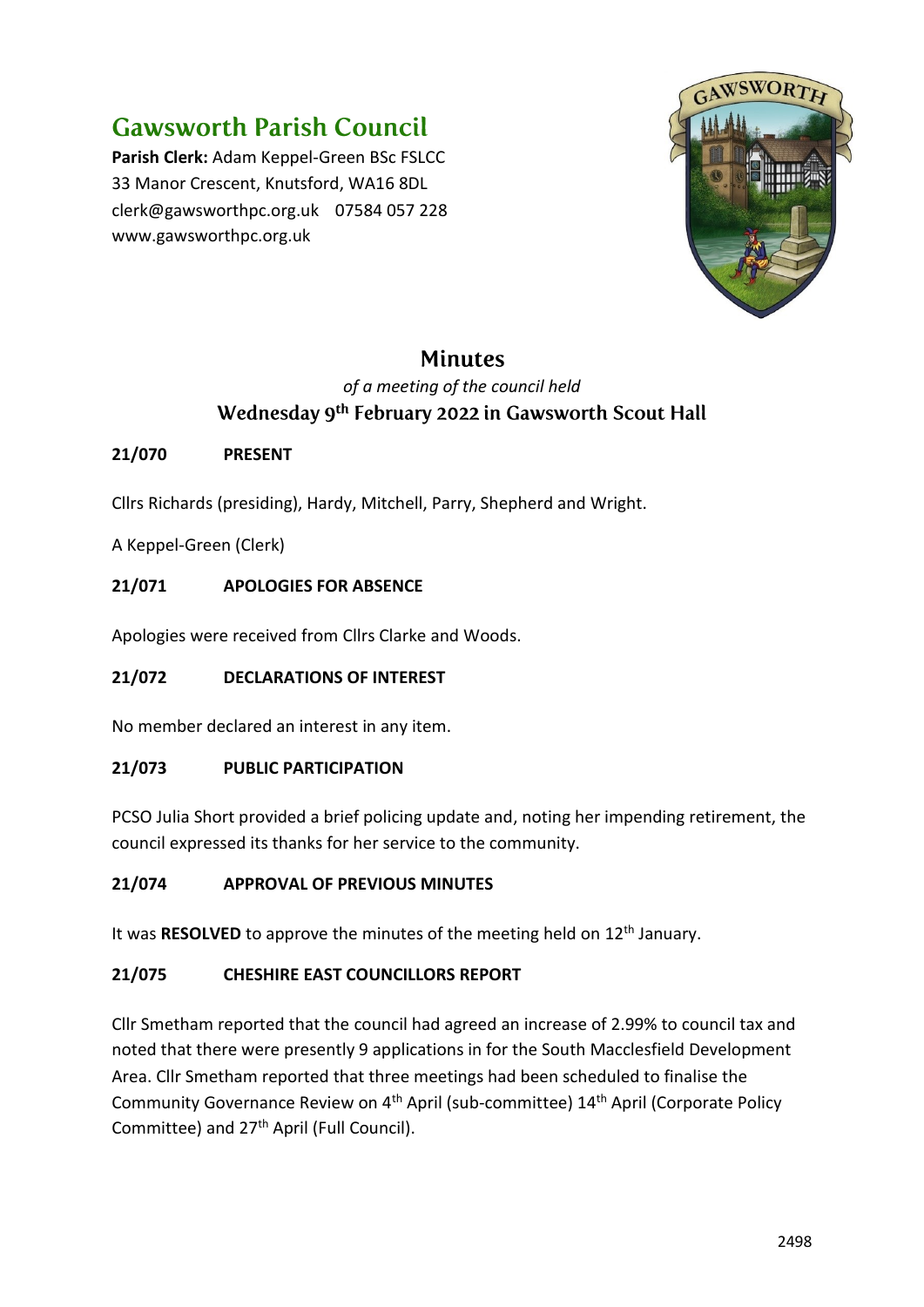Cllr Jeuda reported that both she and Cllr Puddicombe had received a high level of correspondence objecting to the SMDA applications; the council discussed the applications and it was agreed the clerk should prepare an updated response from the Parish Council in particular supporting the position of Cheshire Wildlife Trust.

## **21/076 PARISH MATTERS**

Cllr Shepherd reported that the groundworks for the new mast at the Congleton Road Playing Fields was progressing and the mast was expected to arrive shortly.

Cllr Parry reported that a resident had complained to her that the 'your councillors' posters in the noticeboards were outdated.

Cllr Mitchell questioned if any further response had been received from Cheshire East about a speed review of the A536.

The comments of Cllr Woods were read, asking if the council would be doing anything for the jubilee. It was noted that Gawsworth Hall was hosting a Young Timer Car Rally on the Friday but the council did not look to organise any activity.

## **21/077 PLANNING APPLICATIONS**

## 21/6315M – Gawsworth Community Shop, 2-4 Longbutts Lane

It was **RESOLVED** to raise no objections.

## 22/0051M – 1 Manley Road

It was **RESOLVED** to raise no objections but question if the converted bathroom to bedroom is a sufficient size to meet national room standards.

## **21/078 IMPROVEMENTS TO THE PENNINGTONS LANE GREEN**

It was **RESOLVED** to proceed with a planting scheme for the green and review whether benches should be installed in the future.

## **21/079 LOCAL COUNCIL AWARD SCHEME**

It was noted that due to the number of non-elected (co-opted) councillors, the council was unable to seek re-accreditation at its Quality Gold level.

It was **RESOLVED** that the council confirms it meets the eligibility requirements for the Foundation level of the Local Council Award Scheme and to seek accreditation at this level.